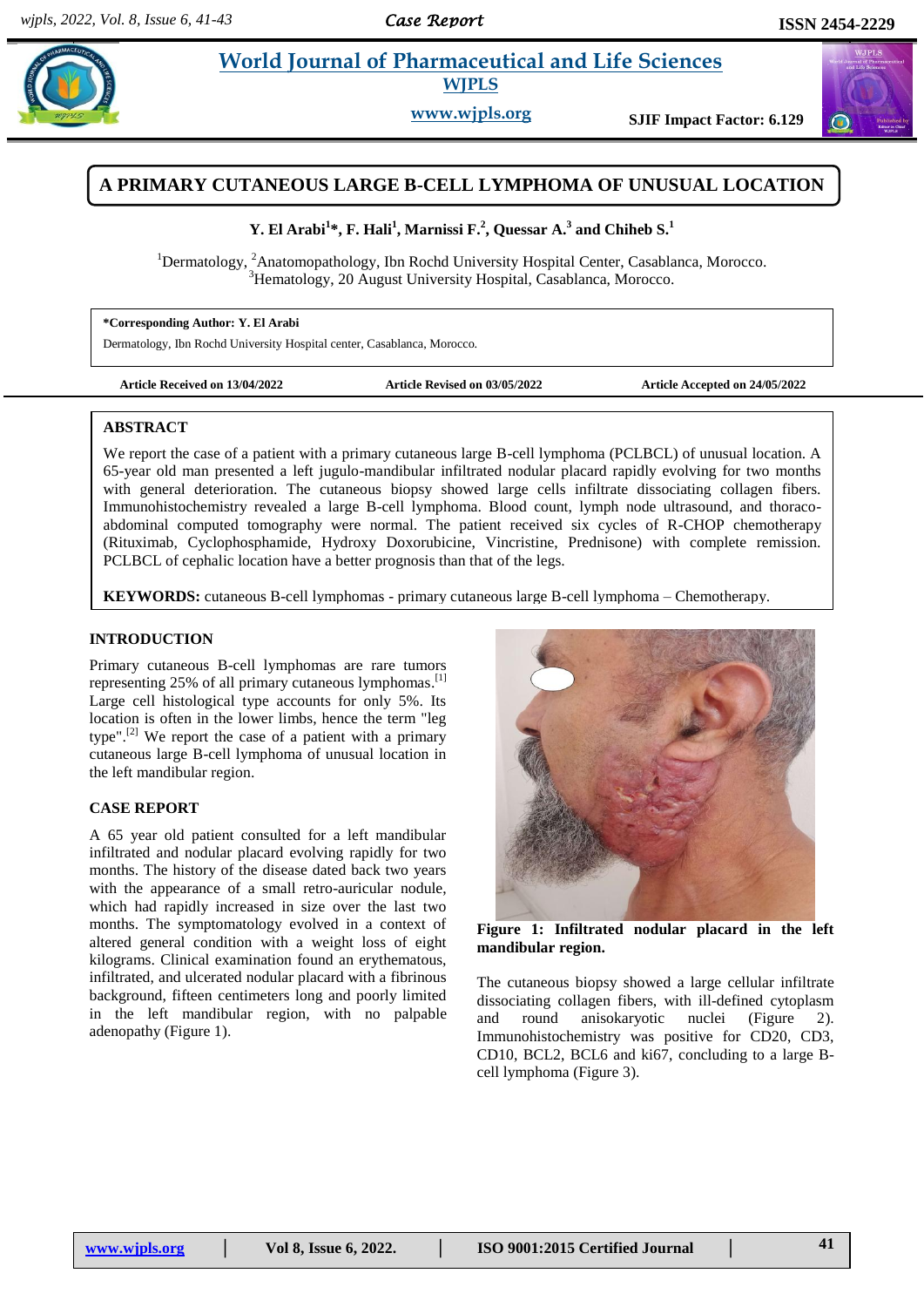

**Figure 2: Histology showing large cellular infiltrates dissociating collagen fibers.**



**Figure 3: Positive Immunohistochemistry for BCL2.**

Blood count, lactate dehydrogenases, lymph node ultrasound and thoraco-abdominal computed tomography were all normal. We retained the diagnosis of a primary cutaneous B-cell lymphoma. The patient received six cycles of R-CHOP chemotherapy with complete remission. The follow-up is two years without relapse or systemic involvement.

#### **DISCUSSION**

Primary cutaneous large B-cell lymphomas (PCLBCL) of cephalic location are rare accounting for only 0.56-5% of all PCLBCL and 2-18% of PCLBCL outside the lower limbs.<sup>[2]</sup> In a meta-analysis of 2021, only 7 cases of cephalic PCLBCL were reported. The locations were in order of frequency: leg, trunk, arm, and head.<sup>[3]</sup> PCBCL of cephalic location are characterized by their occurrence at a younger age than when localized in the legs ( $\approx$  76

years), but also by the unique character of the lesions and the rarity of extra-cutaneous involvement. [4]

Risk factors of cutaneous B-cell lymphoma are Epstein Barr Virus, Lyme disease or immunosuppression.<sup>[5]</sup> Centro-follicular cutaneous B-cell lymphoma can sometimes rapidly progress to a large B-cell lymphoma.<sup>[6]</sup> In our patient, the presence of a retroauricular nodule for two years and its rapid evolution during the last 2 months could be suggestive of this transformation, hence the interest to perform a cutaneous biopsy at the slightest doubt. The diagnosis is histologically confirmed with an immunohistochemical study. Large atypical lymphoid cells of immunoblastic or centroblastic morphology are found, of B phenotype in immunohistochemistry, labelled by BCL2 and MUM1.<sup>[7]</sup>

The treatment of cutaneous large B-cell lymphomas is based on a polychemotherapy R-CHOP (Cyclophosphamide, Doxorubicin, Vincristine, Prednisolone and Rituximab).<sup>[8]</sup> This is an aggressive treatment given their intermediate prognosis. [6] However, the prognosis of PCLBCLs located outside the lower limbs is better.<sup>[4]</sup>

### **CONCLUSION**

We report a rare and unusually localized case of cutaneous primary large B cell lymphoma. It is true that the latter is of poor prognosis, but its location outside the lower limbs, especially cephalic, is generally of better prognosis.

#### **ACKNOWLEDGEMENTS:** None.

#### **REFERENCES**

- 1. Wilcox RA. Cutaneous B-cell lymphomas: 2019 update on diagnosis, risk stratification, and management. Am J Hematol, 2018 Nov; 93(11): 1427-1430.
- 2. Agharbi FZ. Lymphome cutané B à grandes cellules de type jambe du scalp : A propos d´un cas. PAMJ - Clinical Medicine, 2020; 2: 130.
- 3. Jung JM, Na HM, Won CH, Chang SE, Lee MW, Choi JH, et al. Cutaneous Epstein-Barr viruspositive diffuse large B-cell lymphoma, not otherwise specified: A systematic review and comparative analysis with Epstein-Barr virusnegative, leg type. J Am Acad Dermatol, 2022 Jan; 86(1): 221-225.
- 4. Grange F, Beylot-Barry M, Courville P, Maubec E, Bagot M, Vergier B, et al. Primary cutaneous diffuse large B-cell lymphoma, leg type: clinicopathologic features and prognostic analysis in 60 cases. Arch Dermatol, 2007 Sep; 143(9): 1144-50.
- 5. Dequidt L. Lymphomes cutanés apparus sous biothérapies : étude rétrospective multicentrique du Groupe Français d'Etude des Lymphomes Cutanés, données de la base nationale de la